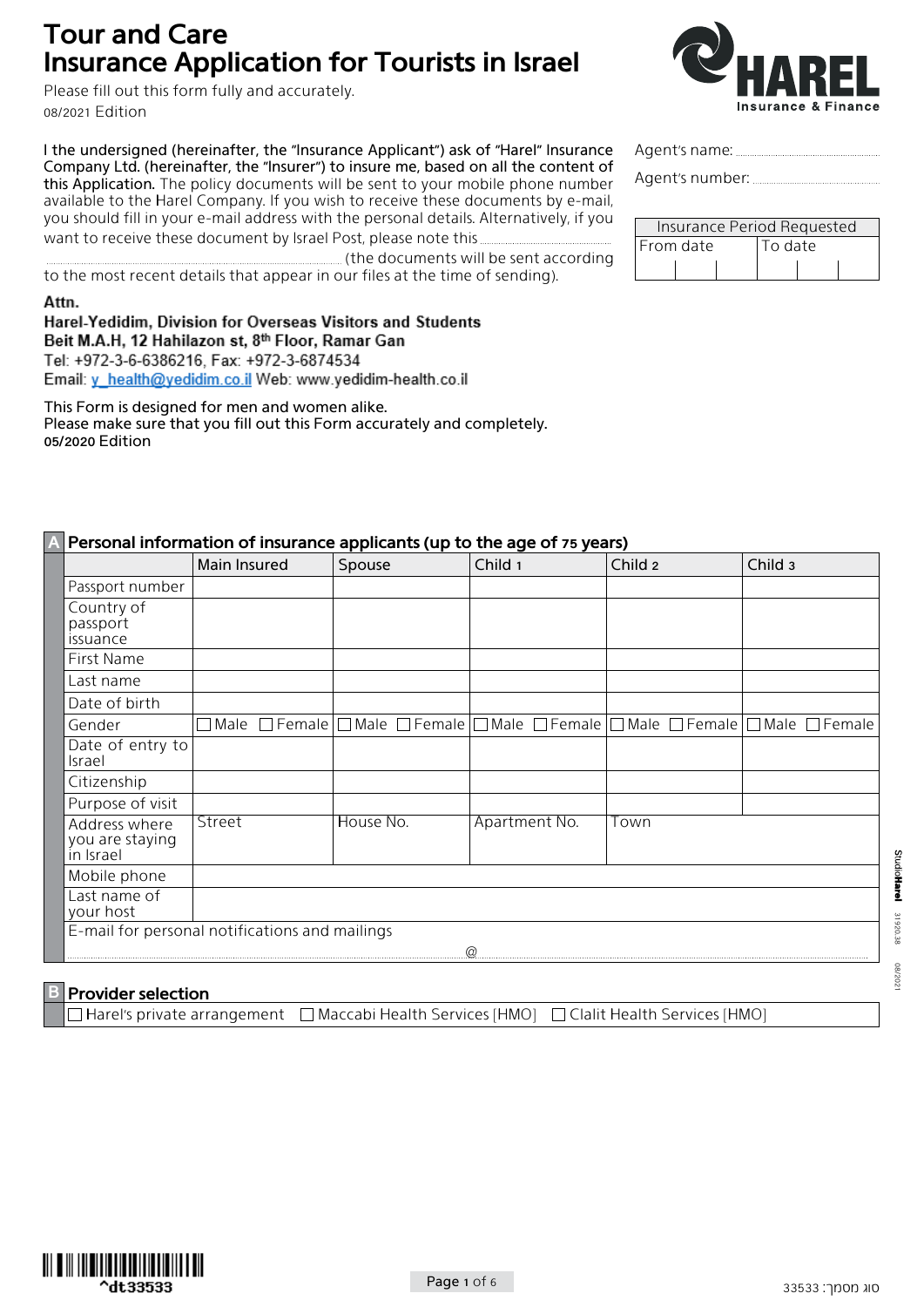|                                                                                                                                                                                                                                                                                                                                                                                                                                                                        | <b>Health Statement</b>                                                                                                                                                                                                                                                                                                                                                                                                                                                                                                                                                                                                                                                                                                                                                                                                                                                                   |     |                           |        |               |                   |  |                  |           |                |           |
|------------------------------------------------------------------------------------------------------------------------------------------------------------------------------------------------------------------------------------------------------------------------------------------------------------------------------------------------------------------------------------------------------------------------------------------------------------------------|-------------------------------------------------------------------------------------------------------------------------------------------------------------------------------------------------------------------------------------------------------------------------------------------------------------------------------------------------------------------------------------------------------------------------------------------------------------------------------------------------------------------------------------------------------------------------------------------------------------------------------------------------------------------------------------------------------------------------------------------------------------------------------------------------------------------------------------------------------------------------------------------|-----|---------------------------|--------|---------------|-------------------|--|------------------|-----------|----------------|-----------|
| The Health Statement below shall apply severally to each one of the following: the main Insured, the spouse and<br>each one of the children insured. Please answer the questions below by marking $\omega$ in the column of the correct<br>answer. If the answer to any of the questions is "Yes", you must attach an up-to-date report from the attending<br>physician regarding the stated problem, test results, the manner of treatment and the current condition. |                                                                                                                                                                                                                                                                                                                                                                                                                                                                                                                                                                                                                                                                                                                                                                                                                                                                                           |     |                           |        |               |                   |  |                  |           |                |           |
|                                                                                                                                                                                                                                                                                                                                                                                                                                                                        | Is the purpose of the trip for one or more of the travelers is   Main Insured   Spouse                                                                                                                                                                                                                                                                                                                                                                                                                                                                                                                                                                                                                                                                                                                                                                                                    |     |                           |        |               | Child 1           |  | Child 2          |           | Child 3        |           |
|                                                                                                                                                                                                                                                                                                                                                                                                                                                                        | to receive a medical care?                                                                                                                                                                                                                                                                                                                                                                                                                                                                                                                                                                                                                                                                                                                                                                                                                                                                | Yes | No                        |        | Yes No        | $Yes$ No          |  |                  | Yes No    | $Yes \mid No$  |           |
|                                                                                                                                                                                                                                                                                                                                                                                                                                                                        |                                                                                                                                                                                                                                                                                                                                                                                                                                                                                                                                                                                                                                                                                                                                                                                                                                                                                           |     |                           |        |               |                   |  |                  |           |                |           |
|                                                                                                                                                                                                                                                                                                                                                                                                                                                                        | If the answer to Question 1 is yes, we cannot accept you in the insurance.                                                                                                                                                                                                                                                                                                                                                                                                                                                                                                                                                                                                                                                                                                                                                                                                                |     |                           |        |               |                   |  |                  |           |                |           |
|                                                                                                                                                                                                                                                                                                                                                                                                                                                                        | <b>Section A: General Questions</b>                                                                                                                                                                                                                                                                                                                                                                                                                                                                                                                                                                                                                                                                                                                                                                                                                                                       | Yes | Main Insured<br><b>No</b> | Spouse | Yes   No $ $  | Child 1<br>Yes No |  | Yes No           | Child 2   | Child 3<br>Yes | No        |
|                                                                                                                                                                                                                                                                                                                                                                                                                                                                        | $\Box$ Do you use, or have you been using narcotics?<br>1.                                                                                                                                                                                                                                                                                                                                                                                                                                                                                                                                                                                                                                                                                                                                                                                                                                |     |                           |        |               |                   |  |                  |           |                |           |
|                                                                                                                                                                                                                                                                                                                                                                                                                                                                        | $\Box$ Do you drink, or have you been drinking alcoholic<br>beverages regularly?                                                                                                                                                                                                                                                                                                                                                                                                                                                                                                                                                                                                                                                                                                                                                                                                          |     |                           |        |               |                   |  |                  |           |                |           |
|                                                                                                                                                                                                                                                                                                                                                                                                                                                                        | glasses per day.                                                                                                                                                                                                                                                                                                                                                                                                                                                                                                                                                                                                                                                                                                                                                                                                                                                                          |     |                           |        |               |                   |  |                  |           |                |           |
|                                                                                                                                                                                                                                                                                                                                                                                                                                                                        | During the last 5 years, have you been referred to any of<br>2.<br>the following examinations (other than as part of routine<br>checkups) and not yet taken it, or not yet had a final<br>diagnosis determined for you, such as: chronic illnesses,<br>catheterization, bone mapping, echocardiography, MRI,<br>CT, ultrasound (other than as part of routine prenatal<br>care), biopsy, occult blood, colonoscopy or gastroscopy,<br>autoimmune diseases including lupus (if "Yes", please<br>submit a certificate from the attending physician,<br>stating the reason for performing the examination, the<br>examination outcomes and final diagnosis).                                                                                                                                                                                                                                 |     |                           |        |               |                   |  |                  |           |                |           |
|                                                                                                                                                                                                                                                                                                                                                                                                                                                                        | Are you now, or have you been sometime during the last<br>3.<br>5 years, about to undergo a surgery / transplantation?                                                                                                                                                                                                                                                                                                                                                                                                                                                                                                                                                                                                                                                                                                                                                                    |     |                           |        |               |                   |  |                  |           |                |           |
|                                                                                                                                                                                                                                                                                                                                                                                                                                                                        | Please describe in details:                                                                                                                                                                                                                                                                                                                                                                                                                                                                                                                                                                                                                                                                                                                                                                                                                                                               |     |                           |        |               |                   |  |                  |           |                |           |
|                                                                                                                                                                                                                                                                                                                                                                                                                                                                        | During the last 5 years, have you been hospitalized?<br>4.<br>Please describe in details the reason for hospitalization<br>and the treatment that you have received.                                                                                                                                                                                                                                                                                                                                                                                                                                                                                                                                                                                                                                                                                                                      |     |                           |        |               |                   |  |                  |           |                |           |
|                                                                                                                                                                                                                                                                                                                                                                                                                                                                        | During the last 5 years, have you been taking, or have<br>5.<br>you received a recommendation to take, medications<br>regularly? Please describe in details the problem for which<br>you are treated / have been treated, the treatment, and<br>for how long have you been taking the said medication?                                                                                                                                                                                                                                                                                                                                                                                                                                                                                                                                                                                    |     |                           |        |               |                   |  |                  |           |                |           |
|                                                                                                                                                                                                                                                                                                                                                                                                                                                                        | Have you been diagnosed as suffering from any allergies?<br>6.                                                                                                                                                                                                                                                                                                                                                                                                                                                                                                                                                                                                                                                                                                                                                                                                                            |     |                           |        |               |                   |  |                  |           |                |           |
|                                                                                                                                                                                                                                                                                                                                                                                                                                                                        |                                                                                                                                                                                                                                                                                                                                                                                                                                                                                                                                                                                                                                                                                                                                                                                                                                                                                           |     |                           |        |               |                   |  |                  |           |                |           |
|                                                                                                                                                                                                                                                                                                                                                                                                                                                                        | Part B: Have you been diagnosed with a disease, syndrome,                                                                                                                                                                                                                                                                                                                                                                                                                                                                                                                                                                                                                                                                                                                                                                                                                                 |     | Main Insured   Spouse     |        |               | Child 1           |  |                  | Child 2   | Child 3        |           |
|                                                                                                                                                                                                                                                                                                                                                                                                                                                                        | disorder related to one or more of the issues listed below:                                                                                                                                                                                                                                                                                                                                                                                                                                                                                                                                                                                                                                                                                                                                                                                                                               | Yes | <b>No</b>                 |        | $Yes \mid No$ | $Yes \mid No$     |  | Yes <sup> </sup> | <b>No</b> | Yes            | <b>No</b> |
|                                                                                                                                                                                                                                                                                                                                                                                                                                                                        | $\Box$ The nervous system $\Box$ Cerebrovascular accident<br>1.<br>(stroke) □ Epilepsy □ Multiple sclerosis □ Muscular<br>dystrophy or other atrophic disease $\Box$ Reoccurring<br>dizziness $\Box$ Headaches $\Box$ Balance disorders $\Box$ Fainting<br>$\Box$ Parkinson's syndrome $\Box$ Alzheimer's disease<br>$\Box$ Trembling $\Box$ Mental retardation $\Box$ Autism $\Box$ Down's<br>syndrome $\Box$ Cerebral palsy $\Box$ Poliomyelitis (infantile<br>paralysis) $\Box$ Gaucher's disease $\Box$ Loss of sensation<br>(numbness) $\Box$ Attention deficit disorders $\Box$ Migraine<br>$\Box$ Have you applied to a physician with complaints<br>regarding declined memory (dementia) $\Box$ AIDS $\Box$ HIV<br>carrier $\Box$ Lupus<br>If the answer to one or more of the questions above<br>is "Yes", please attach an up-to-date letter from the<br>attending neurologist. |     |                           |        |               |                   |  |                  |           |                |           |
|                                                                                                                                                                                                                                                                                                                                                                                                                                                                        | Eyes and vision: $\Box$ Cataract $\Box$ Retina and cornea<br>2.<br>problems $\Box$ Glaucoma $\Box$ Inflammations of the eye<br>$\Box$ Strabismus $\Box$ Blindness<br>Other eye disease / problem: □ No □ Yes, if "Yes" please                                                                                                                                                                                                                                                                                                                                                                                                                                                                                                                                                                                                                                                             |     |                           |        |               |                   |  |                  |           |                |           |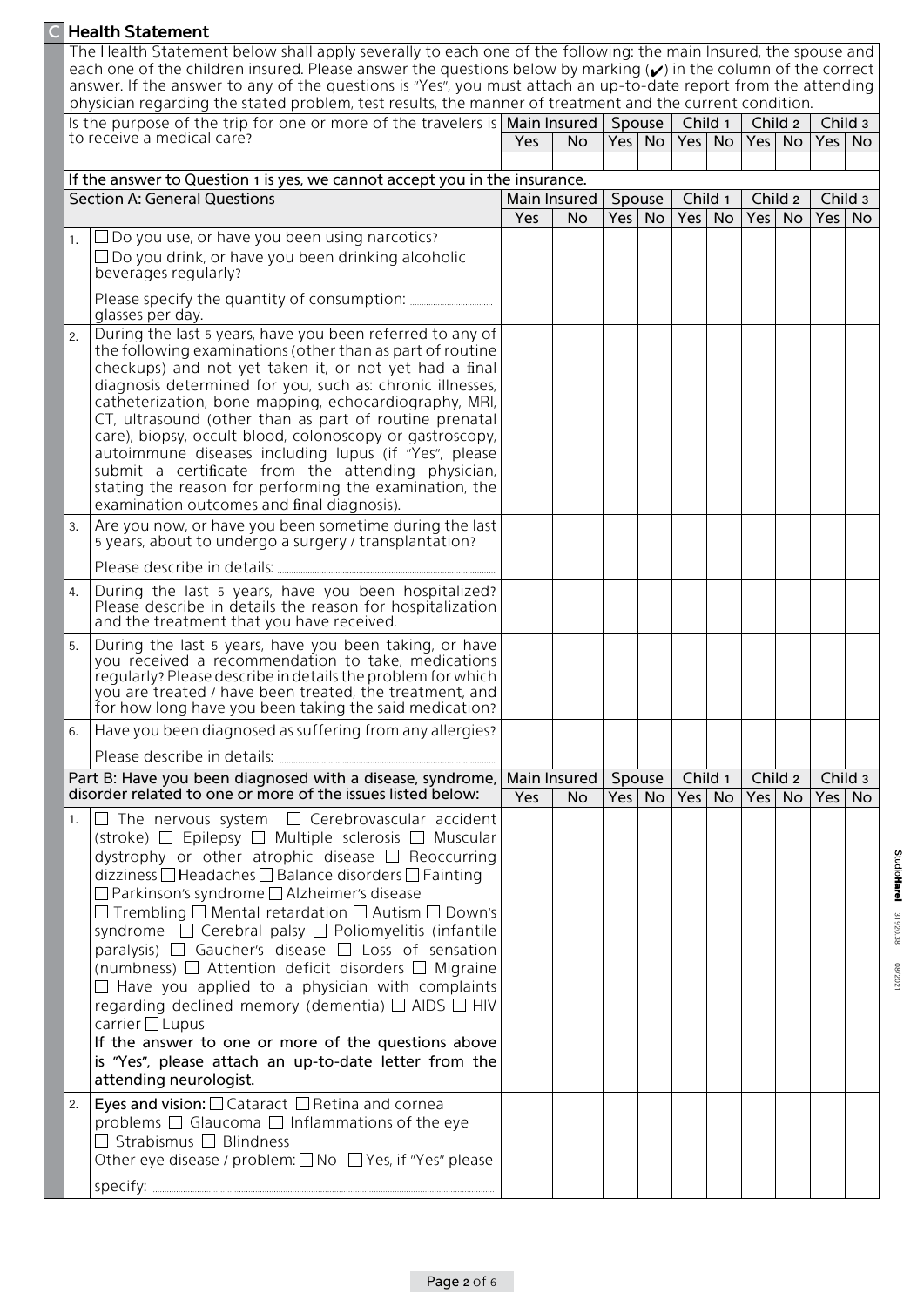|    | Part B: Have you been diagnosed with a disease, syndrome, disorder related to one or more of the issues listed below:                                                                                                                                                                                                     |     | Main Insured | Spouse        | Child 1 |        | Child 2 | Child 3 |    |
|----|---------------------------------------------------------------------------------------------------------------------------------------------------------------------------------------------------------------------------------------------------------------------------------------------------------------------------|-----|--------------|---------------|---------|--------|---------|---------|----|
|    |                                                                                                                                                                                                                                                                                                                           | Yes | <b>No</b>    | $Yes \mid No$ |         | Yes No | Yes No  | Yes     | No |
| 3. | Heart: $\Box$ Cardiac arrhythmias $\Box$ Heart disease $\Box$ Heart<br>failure □ Heart attack □ Congenital heart defect<br>$\Box$ Catheterization $\Box$ Heart valve diseases, other heart<br>disease / problem: $\Box$ No $\Box$ Yes, if "Yes" please specify:                                                           |     |              |               |         |        |         |         |    |
| 4. | Blood vessels: $\Box$ Varicose vein (in the veins of the legs)<br>$\Box$ Carotid artery (in the arteries of the neck)<br>$\Box$ Coagulation disorders $\Box$ Blood disease DVT<br>(Thrombosis) □ PVD (Peripheral Vascular Disease), other<br>vascular disease / problem □ No □ Yes, if "Yes" please                       |     |              |               |         |        |         |         |    |
| 5. | Metabolic diseases: 1 Thyroid gland 1 Lymph node<br>$\Box$ Salivary gland $\Box$ Sweat gland $\Box$ Pituitary gland<br>□Diabetes □Hypertension □High levels of fats/cholesterol,<br>other metabolic disease / problem □ No □ Yes, if "Yes"                                                                                |     |              |               |         |        |         |         |    |
| 6. | Respiratory system: □ Asthma □ Tuberculosis □ COPD<br>(chronic obstructive pulmonary disease) □ Hay fever<br>$\Box$ Recurrent respiratory infections and Shortness of<br>breath □ Collapsed lung (Pneumothorax) □ Cystic<br>Fibrosis<br>Other respiratory system disease / problem $\Box$ No $\Box$ Yes,                  |     |              |               |         |        |         |         |    |
|    |                                                                                                                                                                                                                                                                                                                           |     |              |               |         |        |         |         |    |
| 7. | Digestive system: □ Ulcer (duodenum / gastric)<br>□ Heartburn □ Crohn's disease □ Colitis □ Reflux<br>$\Box$ Hemorrhoids $\Box$ Fissure / Fistula $\Box$ Bowel obstruction<br>$\Box$ Pancreatic diseases / infections $\Box$ Esophagus<br>□ Gallbladder □ Gall-bladder stones<br>Other digestive system disease / problem |     |              |               |         |        |         |         |    |
|    |                                                                                                                                                                                                                                                                                                                           |     |              |               |         |        |         |         |    |
|    | Liver: □ Jaundice □ Hepatitis B, C, D □ Fatty liver<br>$\Box$ Cirrhosis, other digestive system disease / problem                                                                                                                                                                                                         |     |              |               |         |        |         |         |    |
| 9. | Hernia: Location of the hernia: In the diaphragm / in the<br>navel / in the right groin / in the left groin<br>Have you undergone a surgery to treat the hernia?<br>problem solved? $\Box$ No $\Box$ Yes                                                                                                                  |     |              |               |         |        |         |         |    |
|    | 10. Kidney and urinary tract: O Recurrent infections O<br>Kidney and urinary stones □ Kidney cysts □ Anomalies<br>of urinary tract □ Renal failure, other kidney and<br>urinary tract disease / problem                                                                                                                   |     |              |               |         |        |         |         |    |
|    |                                                                                                                                                                                                                                                                                                                           |     |              |               |         |        |         |         |    |
|    | 11. Joints and bones: □ Arthritis □ Gout □ Back / spine □<br>Joints □ Knees<br>Other joints and bones disease / problem                                                                                                                                                                                                   |     |              |               |         |        |         |         |    |
|    |                                                                                                                                                                                                                                                                                                                           |     |              |               |         |        |         |         |    |
|    | 12. Skin and sex diseases: $\square$ Skin tumors $\square$ Skin lesions $\square$<br>Psoriasis $\Box$ Sexually transmitted diseases $\Box$ Syphilis<br>Other skin and sex diseases disease / problem                                                                                                                      |     |              |               |         |        |         |         |    |
|    |                                                                                                                                                                                                                                                                                                                           |     |              |               |         |        |         |         |    |
|    | 13. Malignant tumors / diseases (cancer).                                                                                                                                                                                                                                                                                 |     |              |               |         |        |         |         |    |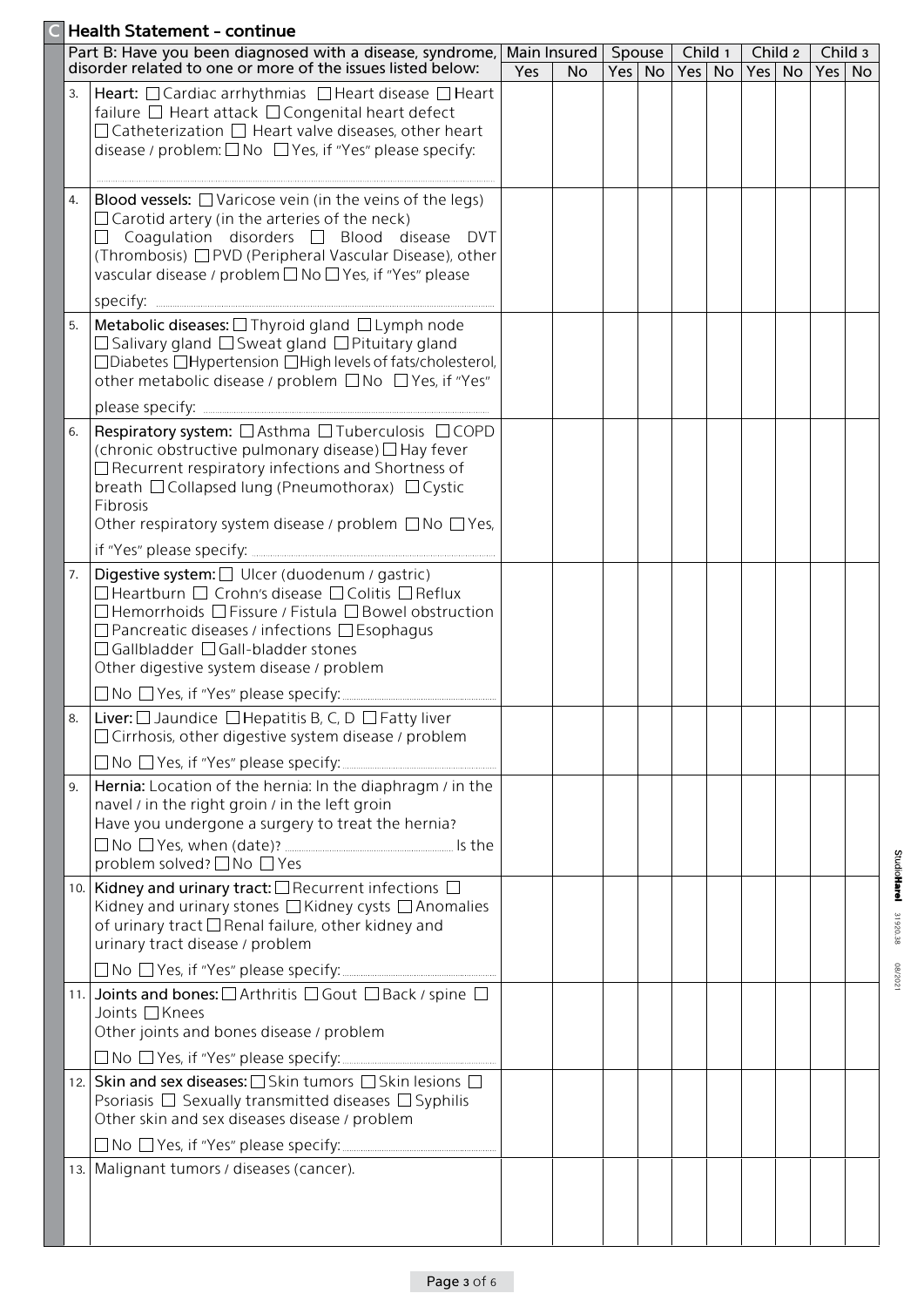## **C** Health Statement - continue

|                                                                                                                                                                                                                             | Part B: Have you been diagnosed with a disease, syndrome, $\vert$ disorder related to one or more of the issues listed below: |                                                                                                                                               | Main Insured |     | Spouse |     | Child 1 |  | Child 2 |  | Child 3 |     |
|-----------------------------------------------------------------------------------------------------------------------------------------------------------------------------------------------------------------------------|-------------------------------------------------------------------------------------------------------------------------------|-----------------------------------------------------------------------------------------------------------------------------------------------|--------------|-----|--------|-----|---------|--|---------|--|---------|-----|
|                                                                                                                                                                                                                             |                                                                                                                               |                                                                                                                                               | Yes          | No. | Yes l  | No. | Yes No  |  | Yes No  |  | Yes     | No. |
| 14.   For women: $\Box$ Breasts (including breast enlargement)<br>Gynecological system, disease / other feminine problem<br>$\Box$ Have you undergone a cesarean delivery?<br>$\Box$ No $\Box$ Yes, if "Yes" please specify |                                                                                                                               |                                                                                                                                               |              |     |        |     |         |  |         |  |         |     |
|                                                                                                                                                                                                                             |                                                                                                                               |                                                                                                                                               |              |     |        |     |         |  |         |  |         |     |
|                                                                                                                                                                                                                             |                                                                                                                               | when (date):                                                                                                                                  |              |     |        |     |         |  |         |  |         |     |
|                                                                                                                                                                                                                             |                                                                                                                               | 15.   For men: □ Prostate problems □ Varicocele / Hydrocele<br>Other masculine disease / problem                                              |              |     |        |     |         |  |         |  |         |     |
|                                                                                                                                                                                                                             |                                                                                                                               |                                                                                                                                               |              |     |        |     |         |  |         |  |         |     |
|                                                                                                                                                                                                                             |                                                                                                                               | 16 Nose, ear and throat diseases: Sleep apnea syndrome<br>$\Box$ Nasal polyp $\Box$ Sinusitis<br>Other nose, ear and throat disease / problem |              |     |        |     |         |  |         |  |         |     |
|                                                                                                                                                                                                                             |                                                                                                                               |                                                                                                                                               |              |     |        |     |         |  |         |  |         |     |

:(Statement the in questions the of one to" yes "answered you if only (specify Please

### For your information - the policy does not provide coverage for a pre-existing medical condition.

### $\boxed{D}$  **Rider for Extra Insurance Fees**

| Supplemental coverage         | Main Insured | <b>Spouse</b> | <b>Child</b> | Child2 | $Child_3$ |
|-------------------------------|--------------|---------------|--------------|--------|-----------|
| Medical air<br>transportation |              |               |              |        |           |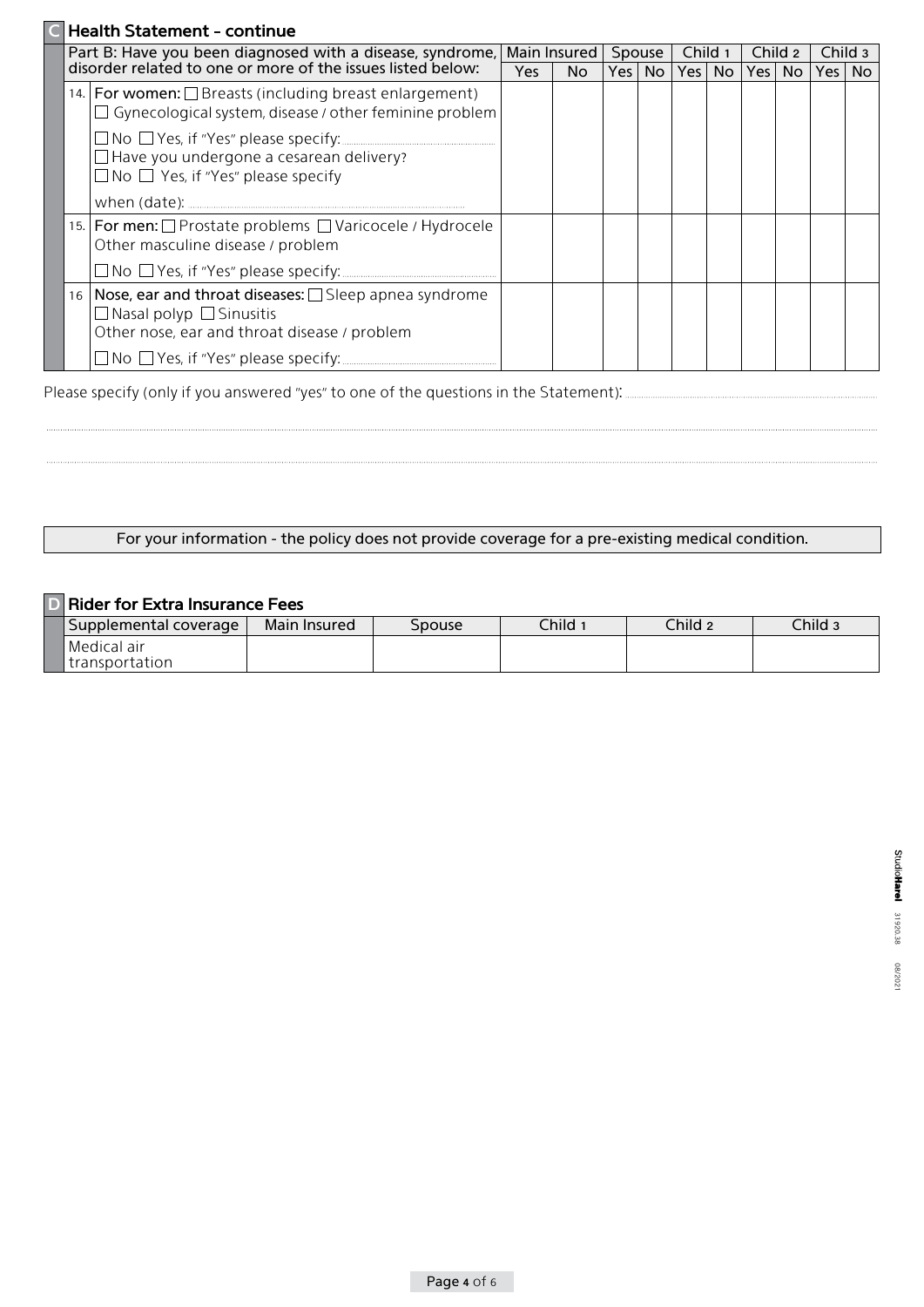#### **Insurance Applicant's Statement**

- a. The information included in this document is required for your joining the policies and for all other matters and issues pertaining to the policies and the handling thereof. The Company and other companies of the Harel Group (Harel Insurance Investments and Financial Services Ltd. and its subsidiaries) and/or anyone on their behalf will make use of it, including the processing, storage and use thereof, for any matter pertaining to the policies and for other legitimate purposes, including by providing the information to third parties acting in the name and on behalf of the Harel Group.
	- b. I/we hereby declare that all the answers are correct and complete and are provided out of my/our own free will.
	- c. The answers specified in the Health Statement and any other information to be submitted to the Company as well as the Company's customarily prevailing terms and conditions in this matter shall be essential terms, conditions of the insurance contract between you and the Company, and constitute an inseparable part thereof.
	- d. The Company may decide to either accept or reject the Application. For your information, the insurance contract shall come into force only after the Company issues a written confirmation of admission of all the insurance applicants.
	- e. This consent and statement, including the Health Statement above, shall also apply to the children whose names are listed in the Application and your signature/s on the documents is made also in their names as their quardian. Are you authorized to sign these documents on their behalf?  $\Box$  Yes  $\Box$  No.
	- f. I hereby confirm that I received essential information regarding the insurance, which included, at the very least, a description of the main elements of the coverage, the insurance premium, the insurance period, the main insurance amounts and the main limitations of liability, and regarding my possibility of obtaining full details about them.

#### For your information:

- Preexisting medical condition: an insurance event, substantially caused by the normal course of a preexisting medical condition, which occurred to the Insured during the period in which a restriction applies. A restriction because of a preexisting medical condition, concerning an insured whose age at the beginning of the insurance period is:
	- 1. Less than 65 years Shall apply for a period not exceeding one year from the beginning of the insurance period.
	- 2. 65 years or more Shall apply for a period not exceeding half a year from the beginning of the insurance period.
- 3. This medical insurance is subject to a qualification period of 48 hours
- 4. I am aware that the insurance contract shall come into force only after the Company issues a written confirmation of admission regarding the Insurance Applicant. In any case, the insurance period shall begin from the date of confirmation by the Insurer, as said above.

#### 5. Consent to Use of Information

I agree, beyond the requirements arising from the law or an agreement, that the information included in this document, as well as additional information about me that is held or will be held by other companies in the Harel Group (Harel Insurance Investments and Financial Services Ltd. and its subsidiaries) will also serve the companies in the Harel Group and/or parties on their behalf for any purpose related to the other products and services of the companies in the Harel Group (in the area of insurance, long-term savings and finances) and its business partners and in their marketing, including to enable said companies to notify me of information about products and services, and for additional uses that accompany the above-said uses and are necessary to complete them, this also by means of providing the information to third parties that act in the name of and on behalf of the Harel Group.

 $\Box$  Yes  $\Box$  No

- 6. Waiver of medical confidentiality: I/we the undersigned hereby give permission to an HMO (kupat holim) and/or its medical institutions and/or the IDF, and all the physicians and/or psychiatrists, the other medical institutions and hospitals, the National Security Council (MALAL) and/or the Ministry of Defense and/or any insurance company and/or to any other institution and entity, insofar as required in order to inquire and settle claims according to the policy and/or for the purpose of the procedure for examining my acceptance to the requested insurance plan to provide Harel including any information held by the Company and details with no exception and in the form required by those requesting it, about my/our health condition, about any illness I/we had in the past and/or that I/we are ill with now and/or will be ill with in the future and I/we release you from the duty of maintaining medical confidentiality and waiver this confidentiality towards the "requestor." This waiver binds me/us, my/our estate and my/our legal representatives and anyone that appears in my/our place. This waiver will also apply to my/our minor children.
- 7. By enrolling in this policy, you are authorizing your insurance agent in the policy to submit and to receive on your behalf/and for you all notices and/or documents related to the underwriting and policy enrolment .processes

| Insurance Applicant's Signature |      |                 |           |           |  |  |  |  |  |
|---------------------------------|------|-----------------|-----------|-----------|--|--|--|--|--|
|                                 | Date | Name of Insured | ID No.    | Signature |  |  |  |  |  |
| Main Insured                    |      |                 |           |           |  |  |  |  |  |
| Spouse                          |      |                 |           |           |  |  |  |  |  |
| Child over the age of 18 years  |      |                 |           |           |  |  |  |  |  |
| Child over the age of 18 years  |      |                 |           |           |  |  |  |  |  |
| Child over the age of 18 years  |      |                 |           |           |  |  |  |  |  |
| Witnessed the signing           |      |                 |           |           |  |  |  |  |  |
| (the insurance agent)           | Date |                 | Full name | Signature |  |  |  |  |  |